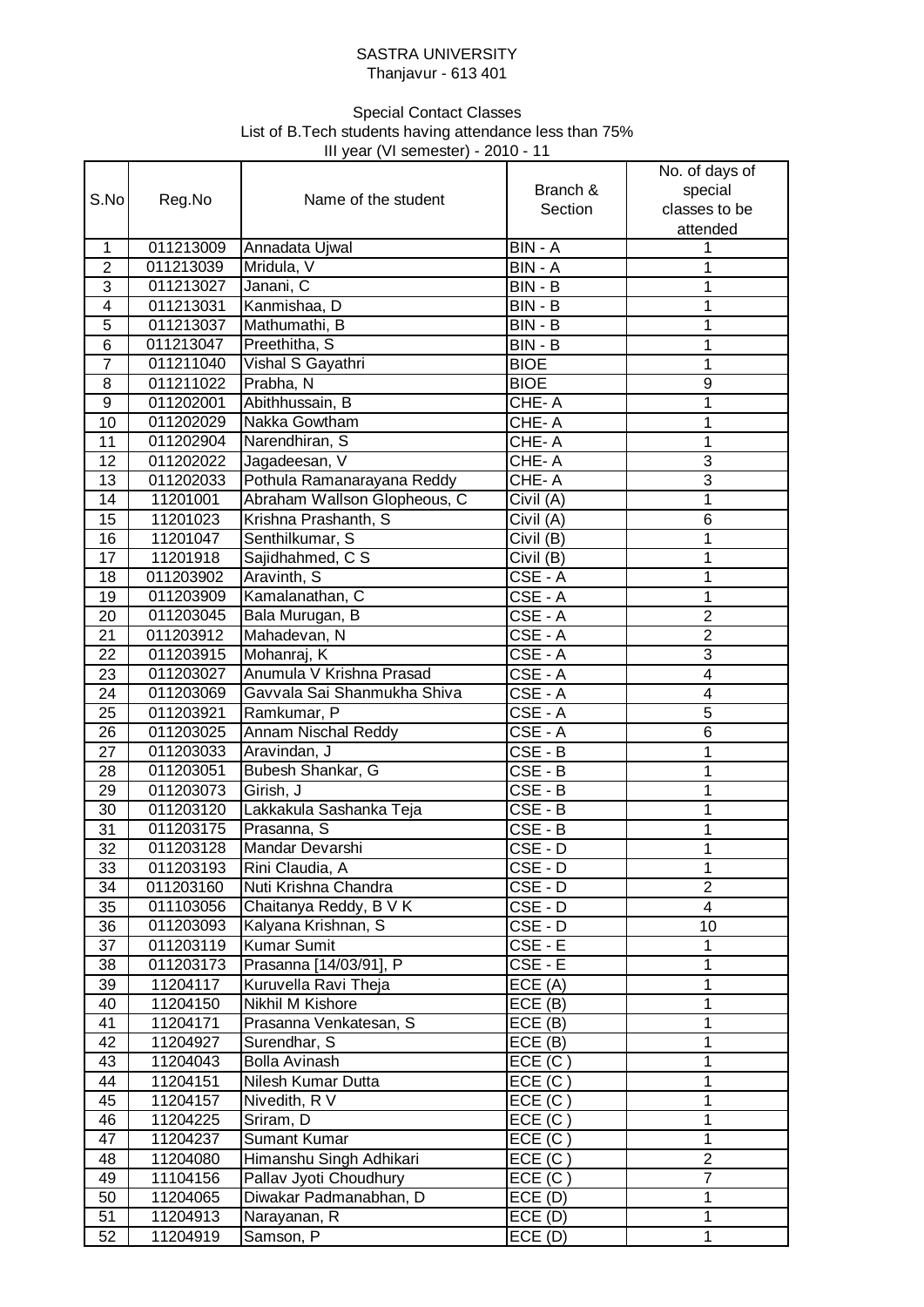|                 |           |                               |                               | No. of days of          |
|-----------------|-----------|-------------------------------|-------------------------------|-------------------------|
| S.No            |           |                               | Branch &                      | special                 |
|                 | Reg.No    | Name of the student           | Section                       | classes to be           |
|                 |           |                               |                               | attended                |
| 53              | 11204921  | Satheesh Kumar, G             | ECE(D)                        | 1                       |
| 54              | 11204924  | Sivaraman, G                  | ECE(D)                        | 1                       |
| 55              | 11204936  | Vivek, E                      | ECE(D)                        | 1                       |
| 56              | 11204022  | Anurag Pandey                 | ECE(D)                        | $\overline{2}$          |
| 57              | 11204904  | Balaji, S                     | ECE(D)                        | $\overline{2}$          |
| 58              | 11204916  | Praveen, A                    | ECE(D)                        | $\overline{2}$          |
| 59              | 11204070  | Gangisetty Jaganmohan         | ECE(E)                        | 1                       |
| 60              | 11204084  | Jagan, S                      | ECE(E)                        | $\overline{3}$          |
| 61              | 11204915  | Pandurangan, R                | ECE(E)                        | $\overline{7}$          |
| 62              | 11205113  | Rakeshkumar, B                | EEE(A)                        | 8                       |
| 63              | 11205179  | Vishal, P                     | EEE (B)                       | 6                       |
| 64              | 11205015  | Aravind Thangam, M            | EEE (C)                       | 1                       |
| 65              | 11205174  | Vijaya Raghavan, J            | EEE(C)                        | 1                       |
| 66              | 11205178  | Vishal Srivastava             | EEE (C)                       | $\overline{1}$          |
| 67              | 11205030  | Chaitanya Kumar, K            | EEE (C)                       | $\overline{2}$          |
| 68              | 11205167  | Venkatakrishnan, TM           | EEE(C)                        | 3                       |
| 69              | 11205156  | Tarun Sidhartha, M            | EEE (C)                       | $\overline{\mathbf{4}}$ |
| $\overline{70}$ | 11205020  | Avinash Kumar                 | EEE (C)                       | 6                       |
| 71              | 11205068  | Krishnakanth, R               | EEE(D)                        | 1                       |
| $\overline{72}$ | 11205917  | Ilayaraja, A                  | EEE(D)                        | $\overline{1}$          |
| $\overline{73}$ | 11205938  | Shiva Prasad, T               | EEE(D)                        | 1                       |
| $\overline{74}$ | 11205941  | Solomon, S                    | EEE(D)                        | 1                       |
| 75              | 11205943  | Venkatesh, V                  | EEE(D)                        | 1                       |
| 76              | 11205176  | Vinoth Thangaraj, S           | EEE(D)                        | $\overline{2}$          |
| 77              | 11205920  | Karthikeyan, S                | EEE(D)                        | $\overline{2}$          |
| 78              | 11205926  | Murugaraj, R                  | $\overline{\mathsf{EEE}}$ (D) | $\overline{2}$          |
| 79              | 11205939  | Silambarasan, R               | EEE(D)                        | $\mathbf 2$             |
| 80              | 11205946  | Vinoth, K                     | EEE(D)                        | $\overline{2}$          |
| 81              | 11205903  | Arunnehru, A                  | $\overline{\mathsf{EEE}}$ (D) | 3                       |
| 82              | 11205930  | Prabaharan, M                 | EEE(D)                        | $\overline{5}$          |
| 83              | 11205066  | Kolly Lalith Nithra Reddy     | EEE D)                        | $\,6$                   |
| 84              | 11206901  | Anbhuveeramani, K             | EIE                           | 1                       |
| 85              | 11206035  | Murali, V                     | EIE                           | 5                       |
| 86              | 011216013 | Athimamula Shiva Durga Prasad | $IBT - B$                     | 1                       |
| 87              | 011216104 | Sindhujaa, A                  | $IBT - B$                     | 1                       |
| 88              | 011216072 | Nerella J Sharat Chandrika    | IBT - C                       | $\mathbf 1$             |
| 89              | 011216110 | Sowmyanarasimhan, S           | $IBT - C$                     | 1                       |
| 90              | 011216063 | Muchala S S P Jayasimha Reddy | $IBT - C$                     | $\overline{3}$          |
| 91              | 011214006 | Akshaya, R                    | ICT-A                         | 1                       |
| 92              | 011214151 | Udhayashree, R                | $ICT - A$                     | 1                       |
| 93              | 011114117 | Ramakrishnan Thyagarajan      | ICT-A                         | $\overline{2}$          |
| 94              | 011114176 | Virinchi Bandla               | $ICT - A$                     | $\overline{3}$          |
| 95              | 011214036 | Chimmiri Mounic Sai Ram       | ICT - A                       | $\overline{7}$          |
| 96              | 011214079 | Madonna Preethi, A            | $ICT - B$                     | 1                       |
| 97              | 011214109 | Ramya Raghavan, TV            | $ICT - B$                     | 1                       |
| 98              | 011214004 | Ajay, V                       | $ICT - B$                     | 3                       |
| 99              | 011214114 | Sai Charan, T                 | $ICT - B$                     | $\overline{4}$          |
| 100             | 011214022 | Arun Muni Ram, S              | ICT-C                         | 1                       |
| 101             | 011214902 | Niveth Anand, M               | ICT-C                         | $\mathbf 1$             |
| 102             | 011214110 | Rangarajan, S                 | $ICT - C$                     | $\overline{\mathbf{4}}$ |
| 103             | 011214067 | Karthik, R                    | $ICT - C$                     | 6                       |
| 104             | 011214068 | Karthikeyan, R                | $ICT - C$                     | 6                       |
| 105             | 011214034 | Charankumar, M                | ICT-C                         | 8                       |
| 106             | 011215074 | Purnima, D                    | $IT - A$                      | 1                       |
| 107             | 011215013 | <b>Archit Agrawal</b>         | $IT - B$                      | 1                       |
| 108             | 011215029 | Gayathri, D                   | $IT - B$                      | $\mathbf{1}$            |
| 109             | 011215033 | Hariharasudhan, S             | $IT - B$                      | $\mathbf{1}$            |
| 110             | 011215103 | Sridhar Ganapathy             | $IT - B$                      | $\overline{3}$          |